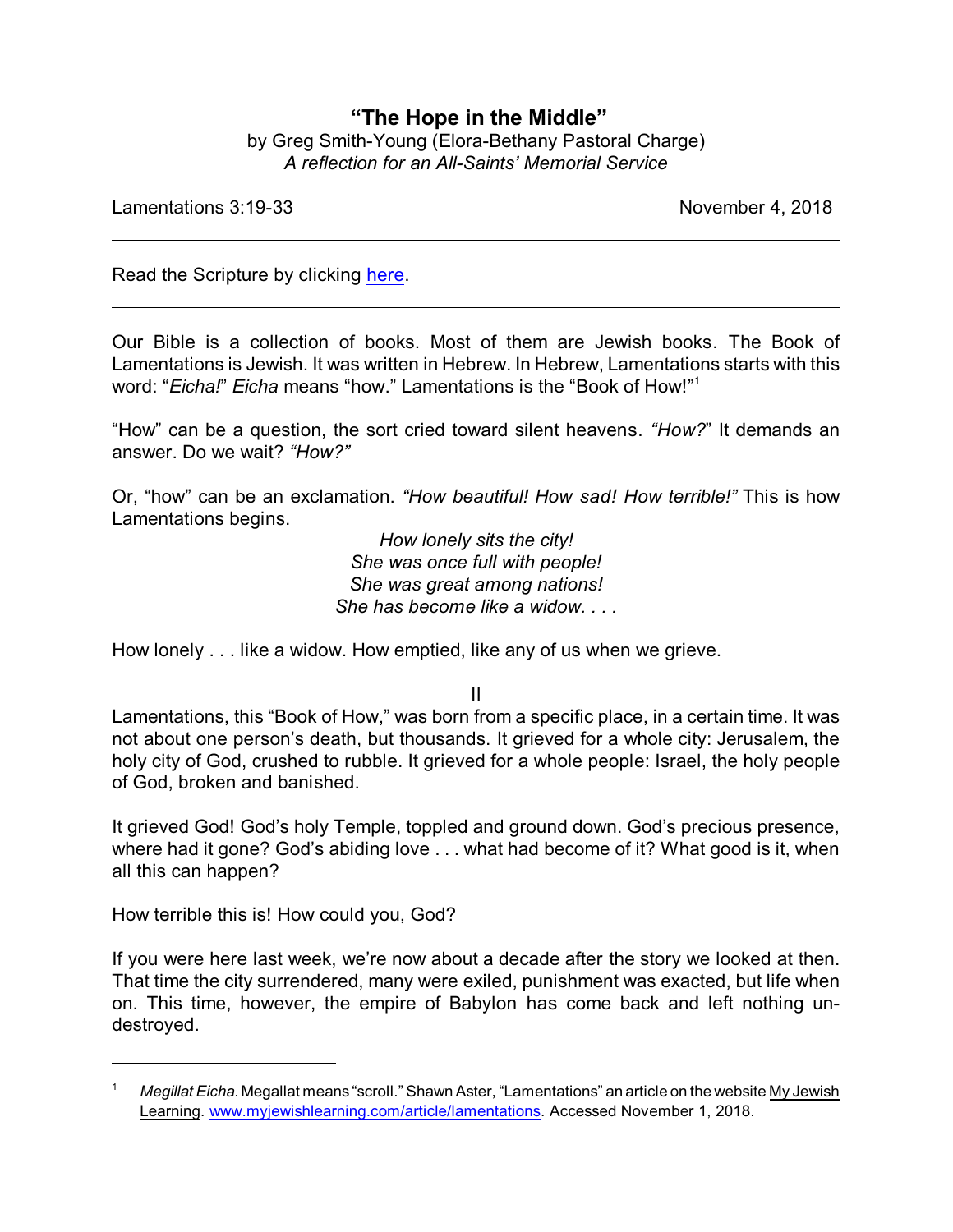Lamentations is about that. It is a God-sanctioned, crying-out-to-God response of grief. It has given words to Jews ever since, for they have had too many times to grieve.<sup>2</sup> It can give us words too, for by God's grace, because of Jesus we have been grafted into God's People. $3$ 

God continues to give us this blessed cry of "How!" because we need to grieve our particular losses, and we need God's help.

III

You might have heard of the "stages of grief." They started off with five of them: denial, anger, bargaining, depression and acceptance. $4$ 



Of course, that's far too simplistic. So they've added many more: shock, numbness, denial, emotional outbursts, anger, fear, searchings, disorganization, panic, guilt, loneliness. Then, coming up from the bottom: isolation, depression, "reentry" troubles, new relationships, new strengths, new patterns, hope, affirmation, and helping others.<sup>5</sup>

This might be helpful for you.

<sup>&</sup>lt;sup>2</sup> From Shawn Aster's article: "Lamentations has for millennia served as the archetype of the Jewish response to national calamity (of which we have had several). It is read in synagogue on the fast-day of Tisha B'Av, the ninth day of the Hebrew month Av, which commemorates the anniversary of the destruction of the Temple. It is followed in the synagogue service by the reading of other lamentations, or *kinot*, composed throughout the centuries by rabbis and poets in response to other major Jewish tragedies, such as the Hadrianic persecutions (2nd c. C.E.), the Crusades (11th-12th centuries); and the burning of the Talmud in Paris (1242 C.E.). These *kinot* follow the literary model of Lamentations in many ways, and many of them begin with the word that opens Lamentations, 'Eicha…'"

 $3$  See Romans 11.

[https://en.wikipedia.org/wiki/K%C3%BCbler-Ross\\_model](https://en.wikipedia.org/wiki/K%C3%BCbler-Ross_model)

<sup>5</sup> I found this on a chart posted on Facebook. So it must be true.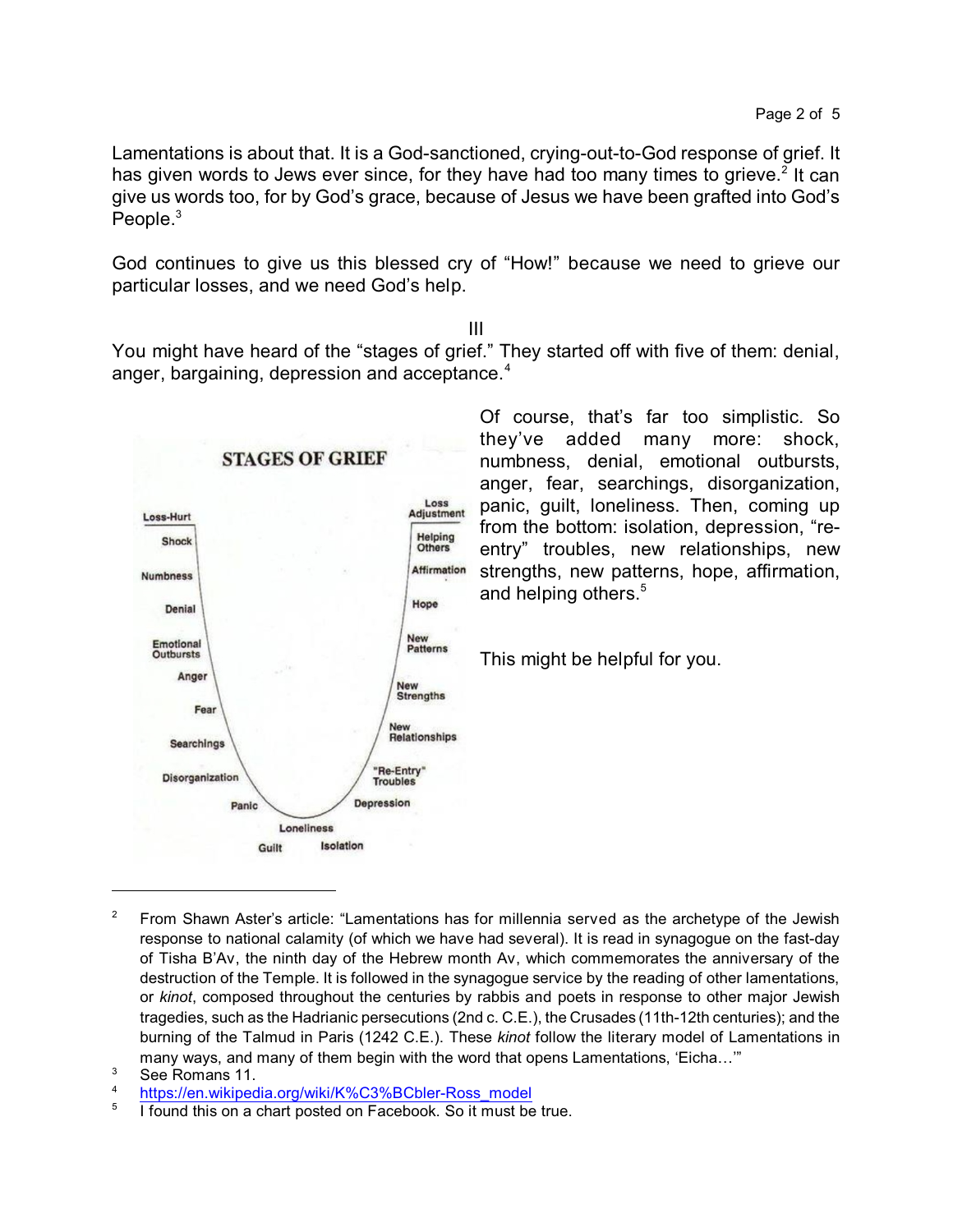

Like this, the Book of Lamentations does not follow a predictable pattern.<sup>6</sup> We don't start off trudging in despair and end up skipping along picking flowers. It does not work that way. You know.

Many of us find Psalm 23 comforting: "The Lord is my Shepherd, I shall not want. . . ." But in the middle of it, when you're walking through the valley of the shadow of death, the Shepherd might not seem so close. It might feel like the Shepherd has taken off. Or is leading you into the pit of hell! When you are there, crying out to God is intense. It's raw.

This does not sound like a pious picture of God. But the Bible says otherwise. God's word, spoken and written through God's servants, is not afraid of this. God gives words for us to use with God, when grief has emptied us.<sup>7</sup> Like Lamentations, this "Book of How!"

 $6$  Lamentations contains five poems, each corresponding to a chapter. Poems 1-4 are acrostics, with each line or group of lines starting with a consecutive letter of the Hebrew alphabet. However, this pattern does not seem to correspond to the content of the poems.

From the Catholic Sensibility blog: "There is a very honest and healthy grief in Lamentations. The author does not propose any easy answers. No "things will be okay." No "this too shall pass." Just raw grief and lament. The first sixteen verses of this chapter get pretty intense. When you read that God has led the "everyman" into darkness not light, has turned his hand against, besieged and encircled with poverty, etc., one gets the idea that a twisted version of Psalm 23 is the inspiration here. The image of God is not pretty, and the believer is not afraid to utter it."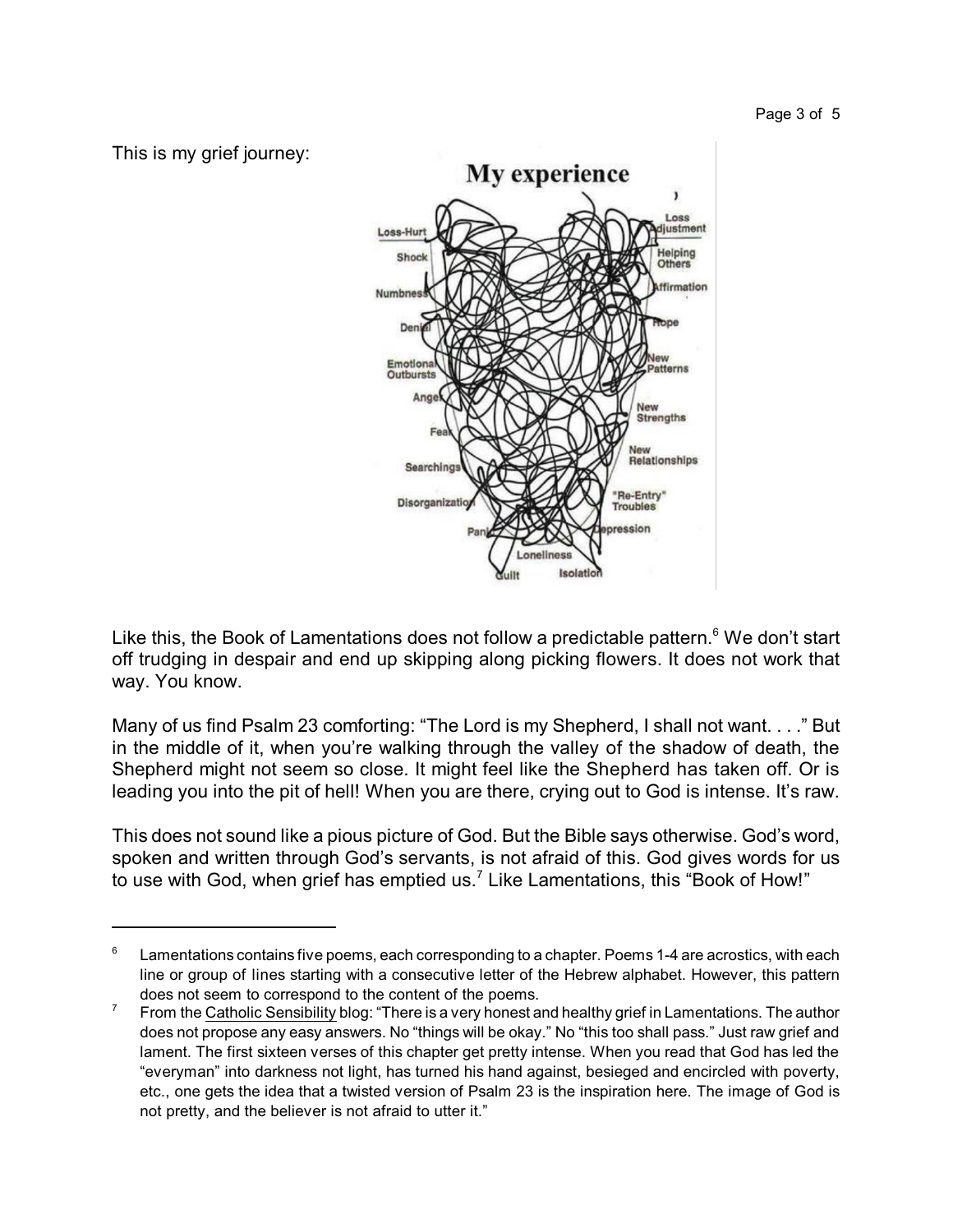IV

In the middle . . . in the middle of Lamentations, chapter 3 . . . in the middle of the grief . . . comes this:

*This I call to mind — therefore, I have hope!*

Something is remembered, something that gives hope. It's not a gambler's hope. This hope does not say, "This time, I'll strike it rich. Next time, things will turn out better. Some time, I'll beat the house." No, this hope is not delusional like that. It's hope, but not an optimist's hope either. This hope does not say, "Things will get better. Turn your lemons into lemonade!" No, this hope is not rose-coloured like that.

This hope is rugged and tough. It needs to be! It is, because it does not stand on our strength or the world's circumstances.

From Lamentations:

*Certainly the faithful love of the Lord never ends. Certainly God's compassion is not finished!*

Our hope stands on God's "faithful love." God is unbreakably devoted to God's promise, to us.<sup>8</sup> God keeps God's covenant with us. Not because we have done the right things or kept the right attitude. Only because of God: God's truthfulness, God's unchanging devotion, God's love. That's why, in the middle of such destruction as lay before Lamentations, we can still hear this assurance of hope. Despair and devastation cannot wipe out God's unbreakable devotion! So I have hope!

Our hope stands on God's "compassion." The Hebrewword here means a mother's womb.<sup>9</sup> What a wonderful picture, what John Holbert calls "the unbreakable and active womb-love of God." From a mother's womb, new life is born. But through pain. God is with us, sharing in our suffering, and birthing something new. So I have hope!

<https://catholicsensibility.wordpress.com/2012/02/28/funeral-lectionary-lamentations-317-26/>. Accessed November 1, 2018. Unfortunately, I could not figure out who wrote this particular post.

<sup>8</sup> The Hebrew word is *hesed*. I got the phrase "unbreakable devotion to the promise" from John C. Holbert, "Commentary on Lamentations 3:22-33," WorkingPreacher.org,

[www.workingpreacher.org/preaching.aspx?commentary\\_id=332,](http://www.workingpreacher.org/preaching.aspx?commentary_id=332)) Accessed November 2, 2017.

<sup>9</sup> The word for compassion, *rahmim*, derives from *rehem*.